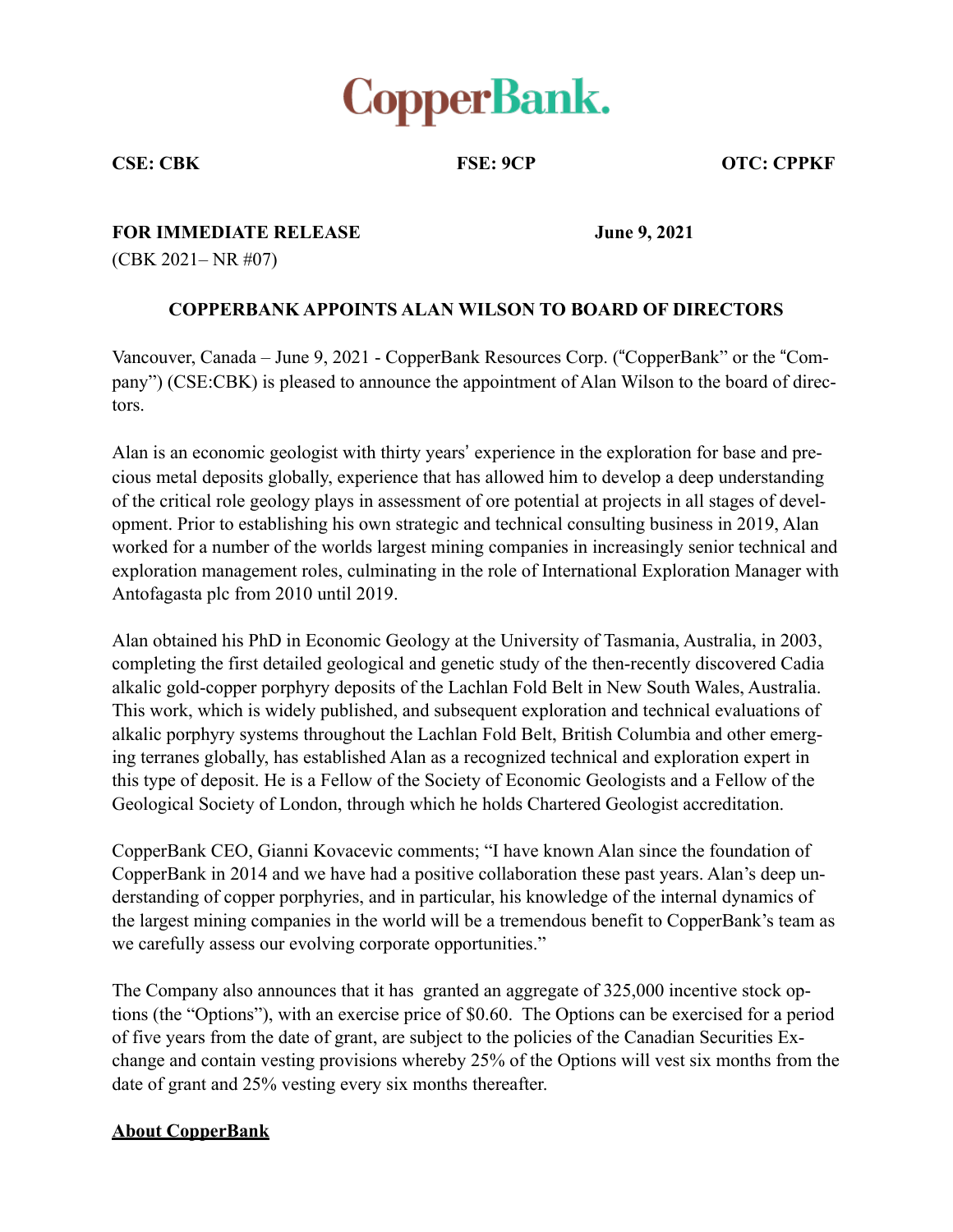**CopperBank** is a Canadian exploration mining company focused on energy related metal exploration in The United States of America. The Company trades on the Canadian Securities Exchange – CSE- under the symbol "CBK".

On behalf of CopperBank Resources Corp.

## "*Gianni Kovacevic*"

| Address: | Suite 1500, 409 Granville Street, Vancouver, BC V6C 1T2 |
|----------|---------------------------------------------------------|
| $Tel^-$  | 604-889-0852                                            |
| E-mail:  | gk@copperbankcorp.com                                   |
| Website: | www.copperbankcorp.com                                  |

Advisory Regarding Forward-Looking Statements

*Certain information in this release constitutes forward looking statements or information ("forward-looking statements") under applicable securities laws and necessarily involves risks and uncertainties. Forward-looking statements included herein are made as of the date of this news release and, except as required by applicable law, CopperBank does not undertake any obligation to update or revise any of the forward-looking statements, whether as a result of new information, future events or otherwise. The forward-looking statements contained in this document are expressly qualified by this cautionary statement. Forward-looking statements relate to future events or future performance and reflect management of CopperBank's expectations or beliefs regarding future events. In certain cases, forward-looking statements can be identified by the use of words such as "plans", or "believes", or variations of such words and phrases or statements that certain actions, events or results "may", "could", "would", "might" or "will be taken", "occur" or "be achieved" or the negative of these terms or comparable terminology. Examples of forward-looking statements in this news release include, but are not limited to, statements with respect to the Company's ongoing review of its existing portfolio, the involvement of CopperBank in any potential divestiture, spin-out, partnership or other transactions involving the Company's portfolio assets, and the ability of the Company to complete any such transactions, the ability of CopperBank to enter into transactions that will ultimately enhance shareholder value, and potential future work or activities in respect of the Pyramid project or the Contact project. Although CopperBank believes that the expectations reflected in the forward-looking statements are reasonable, forward-looking statements have been based on factors and assumptions concerning future events which may prove to be inaccurate. Those factors and assumptions are based upon currently available information available to CopperBank. Forward-looking statements are based, in part, on assumptions and factors that may change or prove to be incorrect, thus causing actual results, performance or achievements to be materially different from those expressed or implied by forward-looking information. Such factors and assumptions include, but are not limited to, the Company's ability to identify and complete one or more transactions involving the Company's portfolio assets that enhance shareholder value as part of management's ongoing review of strategic alternatives in the current market conditions. By their very nature,*